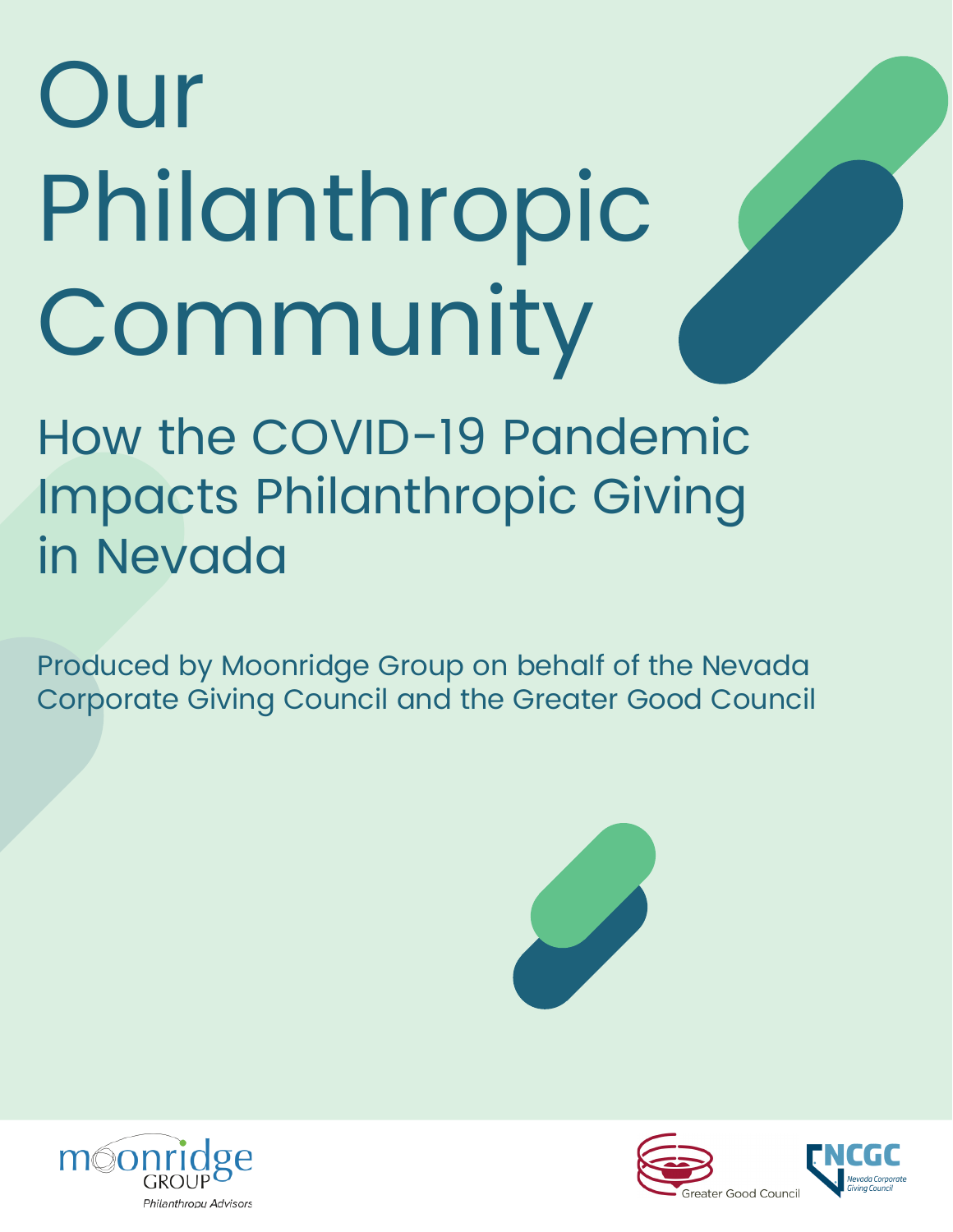# OVERALL THEMES

#### **HOPE**

The data from this survey suggests there are some implications of hope and optimism that funders will continue supporting non-profit agencies, despite the global health and economic crises.

## **STABILITY**

Overall, funding will mostly remain the same compared to last year. Slight differences exist as family foundations/individual philanthropists plan to expand in several different ways, whereas corporations might need to do more with less over the next year.

## AGILITY

Funders expressed a willingness to be flexible and adjust several aspects of their giving to meet the evolving needs in our state including the amount of funding, number of organizations to support and expansion of giving pillars.

#### **STRATEGY**

Even when the economy is thriving, implementing practices that maximize contributions are valuable for funders to apply to their giving plans. These lessons are crucial, especially during a crisis.



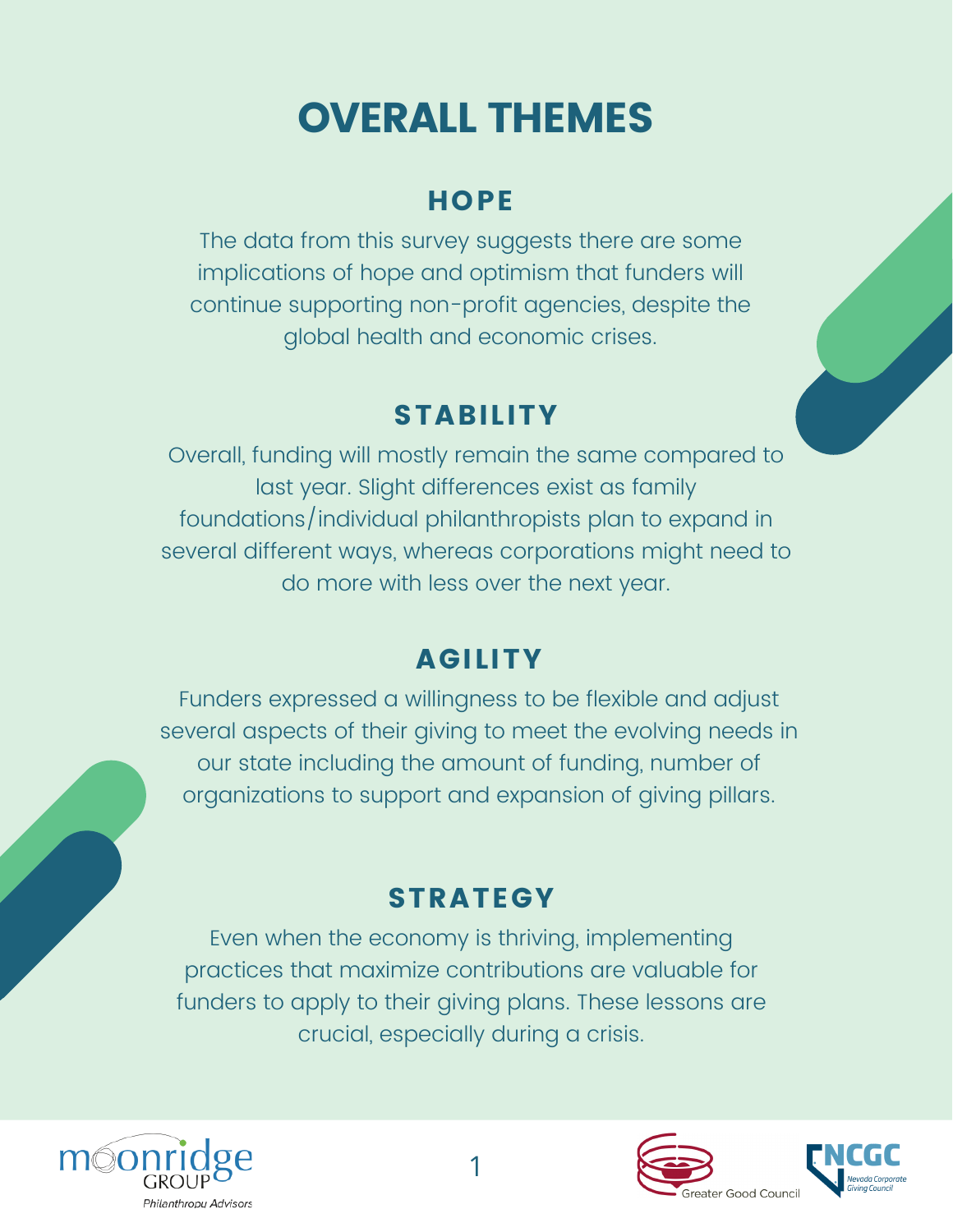#### QUESTION 1 GIVING BUDGET: WILL IT BE DECREASED, INCREASED OR REMAIN THE SAME?



**Decrease 42.1%** Although 42.11% of corporate funders plan to decrease funding, 55.26% of corporate funders will either increase their funding or their funding will remain the same. This could illustrate that while many companies will decrease their charitable giving, there is hope that over half of companies who responded will continue to be committed to giving at the same level as last year or more.

> On a similar note for family foundations and individual philanthropists, 32.00% of family foundations/individual philanthropists plan to decrease funding, but 55.00% reported they will either increase their funding or their funding will remain the same.

10% more corporate funders will decrease their giving compared to family foundations/individual philanthropists (42.11% and 32%). This could be due to the control over finances that individuals have versus companies, who rely more heavily on revenue streams to build their giving budgets.



#### INDIVIDUAL FUNDERS/ FAMILY FOUNDATIONS



# CORPORATE FUNDERS

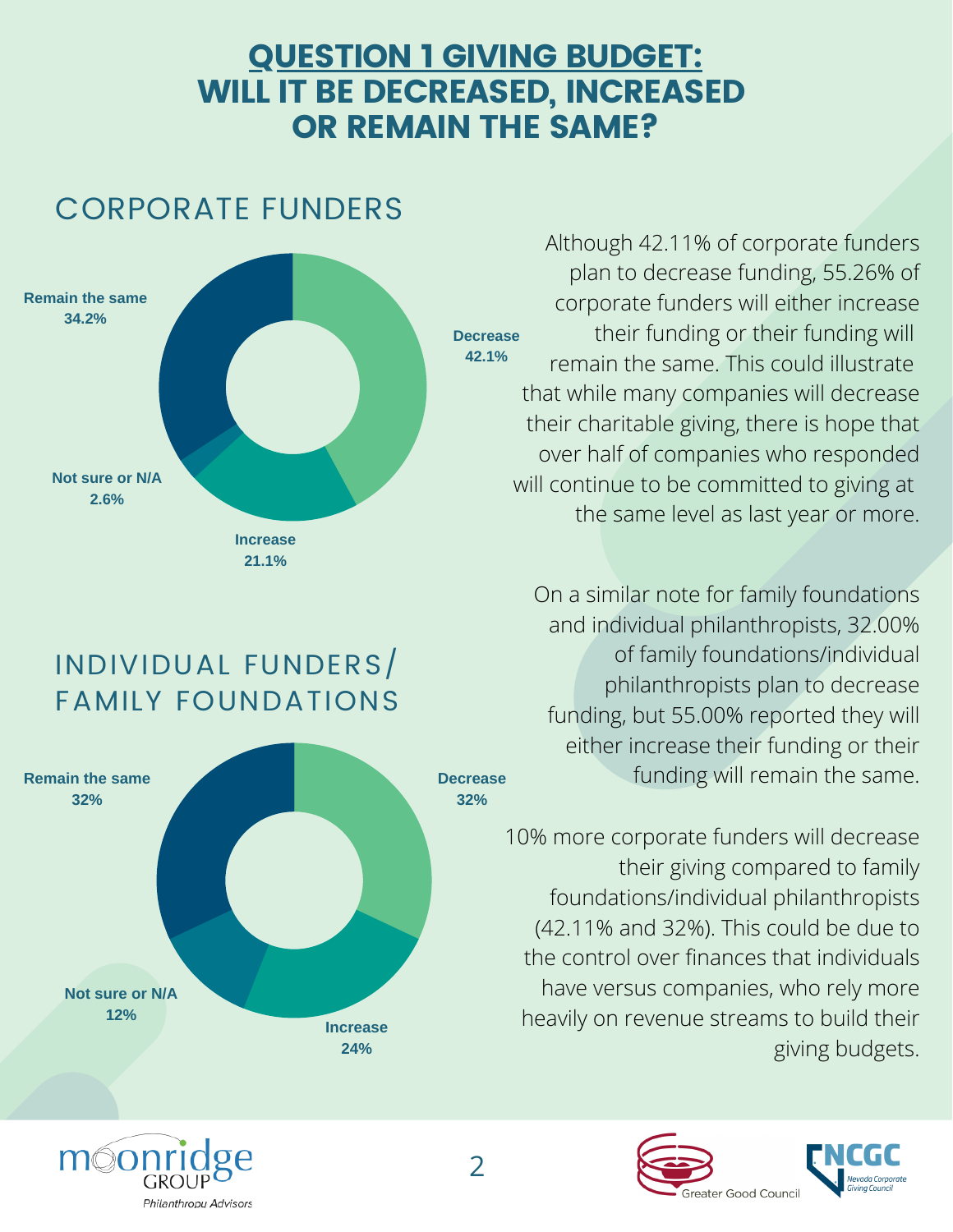#### QUESTION 2 GRANTS: DO YOU EXPECT TO PROVIDE SUPPORT TO MORE CAUSES, FEWER CAUSES, OR THE SAME NUMBER OF CAUSES THIS YEAR AS YOU DID LAST YEAR?

#### CORPORATE FUNDERS



In most of the data collected in this survey, family foundations/individual philanthropists and corporate funders were similar in responses, but in Question 2, their responses were mostly different.

Family foundations/individual philanthropists responded that they would support "More causes than last year" at nearly double the rate of corporate funders (40% vs. 21.05%).

The stark differences between family foundations/individual philanthropists and corporate funders in responses to this question could also reflect increased flexibility that comes from an individual's control over personal finances, noted first in the insights of Question 1.





#### INDIVIDUAL FUNDERS/ FAMILY FOUNDATIONS

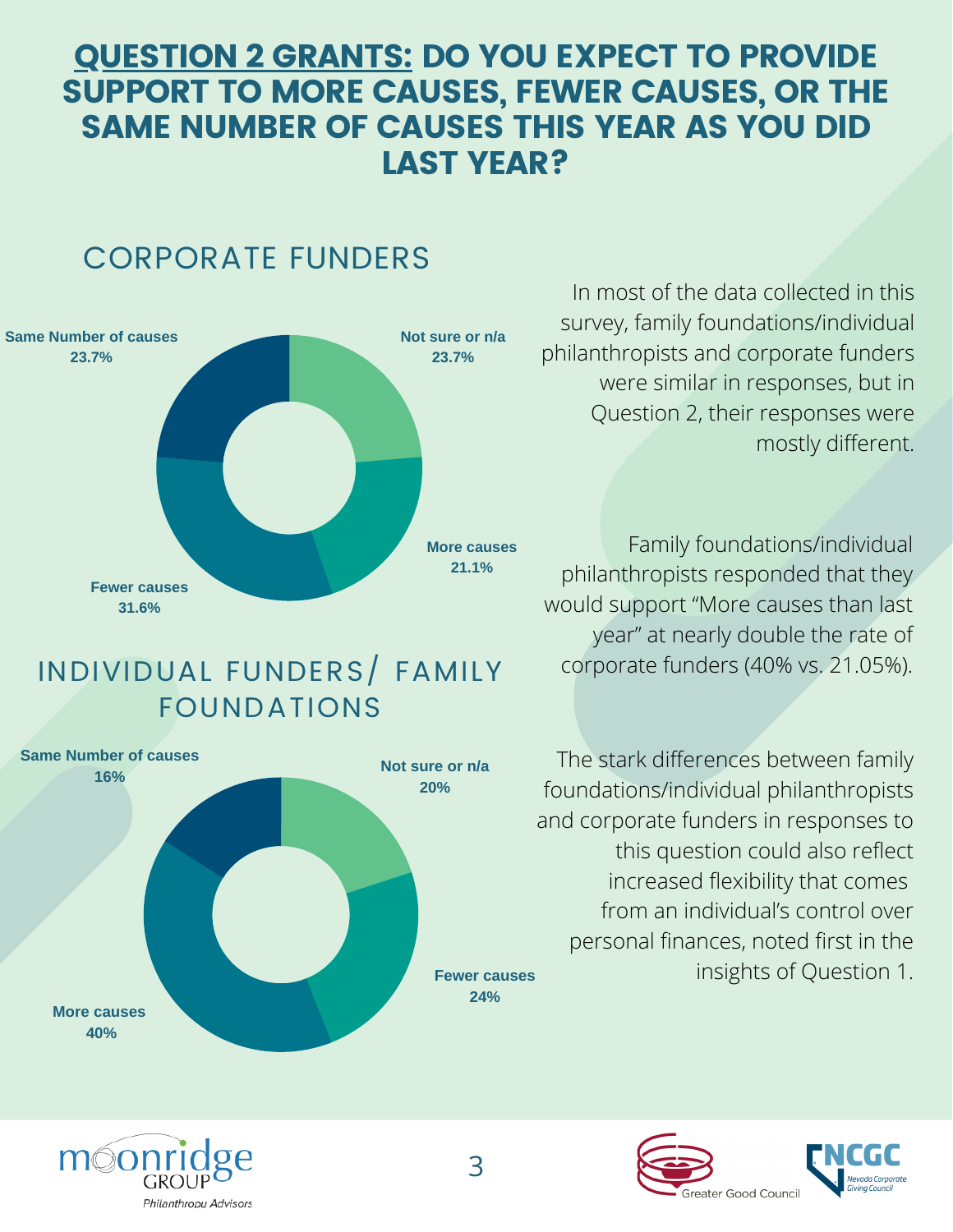#### QUESTION 3 AREAS OF FOCUS (I.E. GIVING PILLARS): DO YOU EXPECT THEM TO BROADEN, NARROW OR STAY ABOUT THE SAME THIS YEAR COMPARED TO LAST YEAR?

 $\varDelta$ 

#### CORPORATE FUNDERS



#### INDIVIDUAL FUNDERS/ FAMILY FOUNDATIONS





The top response for corporate funders to this question was, "Remain the same". This could suggest that regardless if a company can give more or less dollars overall to organizations, they will continue to support many of the same causes and agencies they have in the past.

> With more corporate funders looking to narrow rather than broaden their areas of focus, this could indicate that companies are attempting to be more strategic with where they will be giving.

As our state's demand for several types of non-profit programming is expected to increase, family foundations/ individual philanthropists demonstrate their flexibility to give outside of their normal giving pillars. 36% reported that they will be broadening their areas of focus and 32% plan to remain the same, while only 24% said they will narrow their giving pillars.

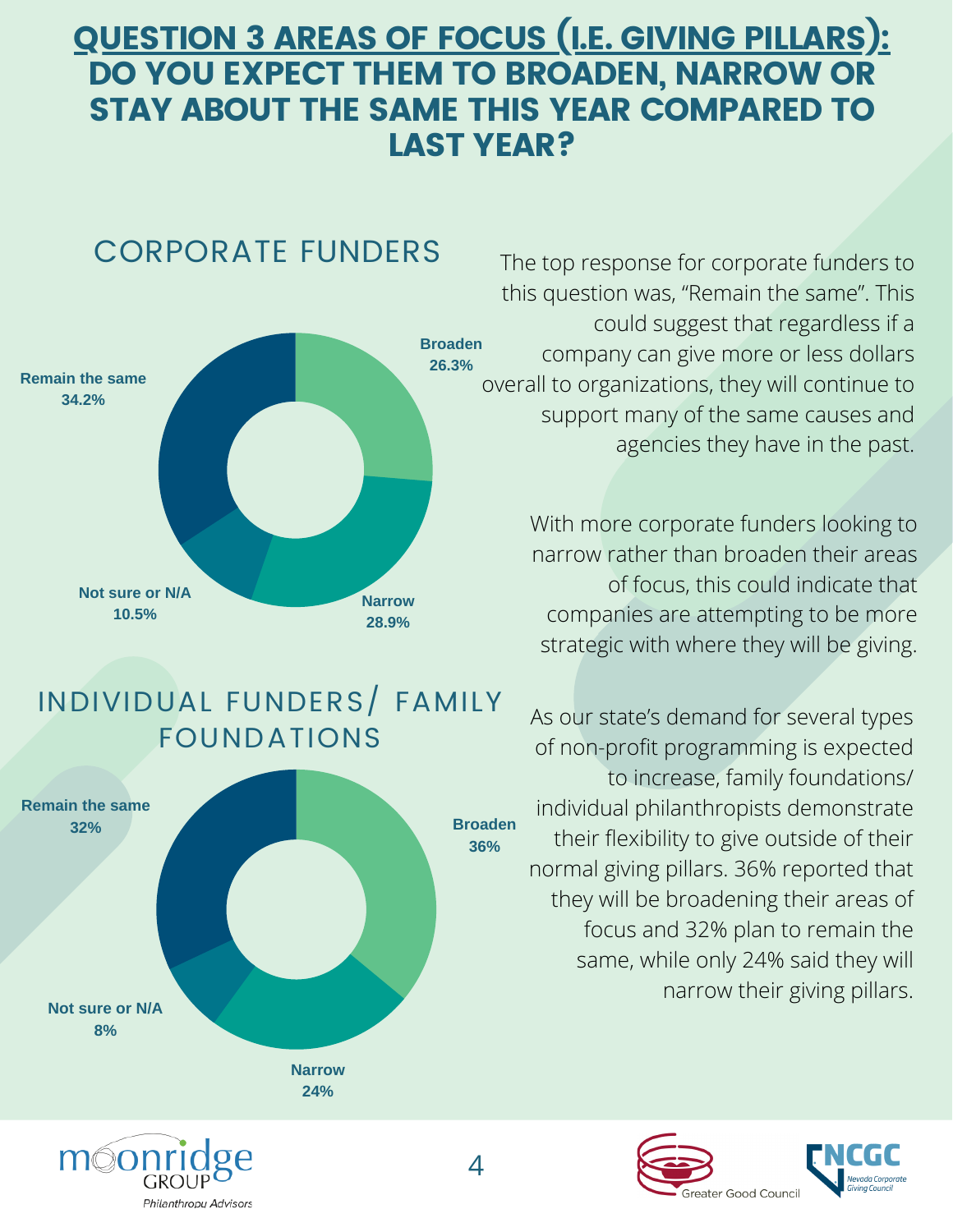#### QUESTION 4 RESTRICTIONS: HAVE YOU LIFTED RESTRICTIONS ON PAST GRANTS AWARDED TO ALLOW FOR UNRESTRICTED USE OF FUNDING?



Nearly half of respondents, both corporate funders and family foundations/individual philanthropists responded, "Not sure or not applicable". This could illustrate that more information should be shared with funders about how lifting restrictions on funding can help grantees maximize the impact of every dollar.

**Not sure or N/A 52.6%**

#### INDIVIDUAL FUNDERS/ FAMILY FOUNDATIONS



móon GROUP Philanthropu Advisors

Noted above, the top response for both corporate funders and family foundations/ individual philanthropists was by far, "Not sure or not applicable". For those that were certain, both groups responded, "Yes" at double the rate of "No" responses. This could depict funders' attempt at increased flexibility to accommodate the needs of existing grantees.

**Not sure or N/A 48%**

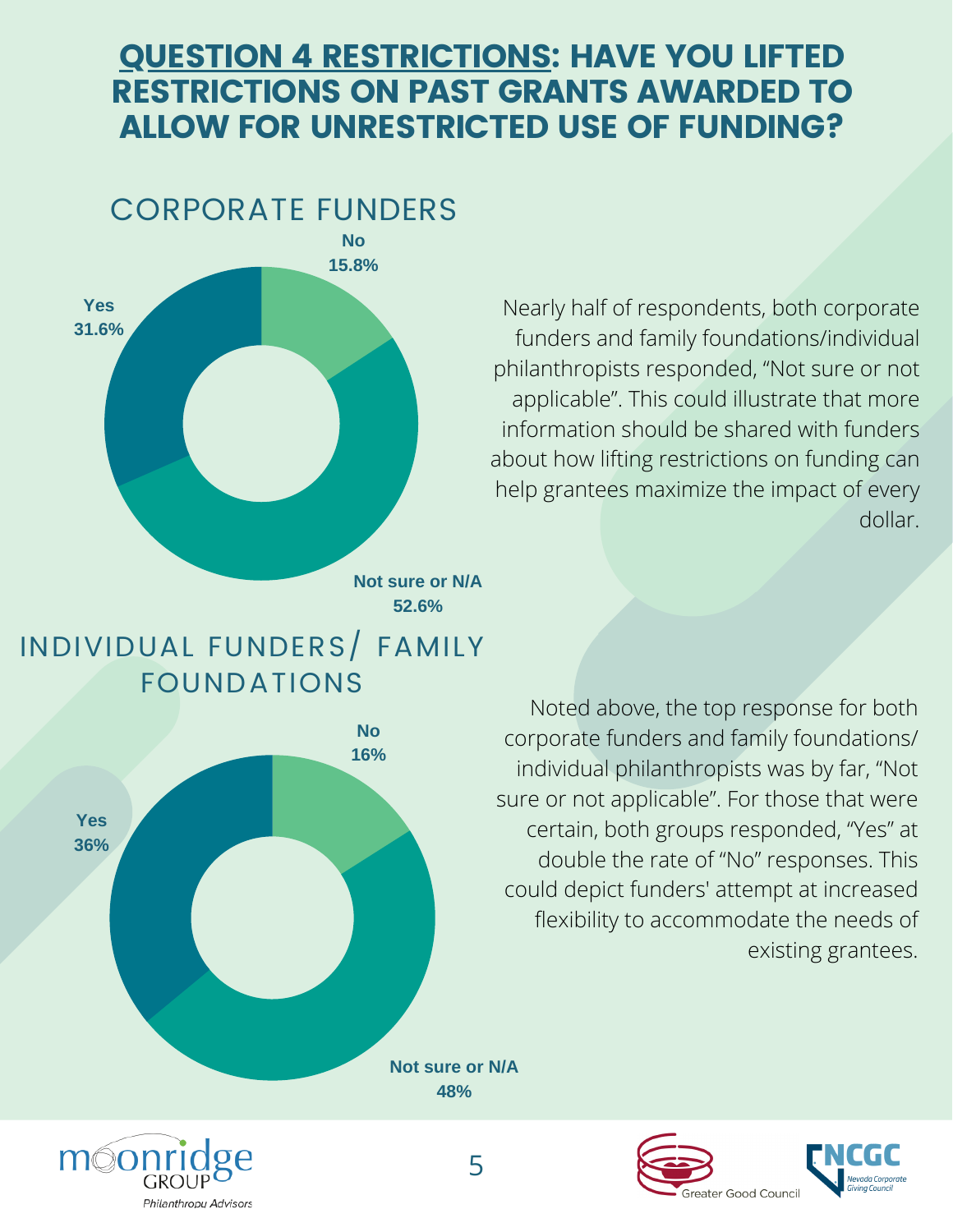#### **QUESTION 5 NON-PROFITS: HAVE YOU CHECKED IN** WITH YOUR NON-PROFIT GRANTEES TO ASK HOW TO BEST HELP?

#### CORPORATE FUNDERS



# INDIVIDUAL FUNDERS/ FAMILY FOUNDATIONS



moor

GROUP

**Philanthropy Advisors** 

Corporate funders and family foundations/individual philanthropists had similar responses to this question. Approximately 80% of all respondents had checked in with their non-profit grantees or planned to.

The high response of funders who already have or plan to check in with their non-profit grantees could indicate in Nevada, typically, the culture of communication between funders and the non-profits they give to is strong.

Although those respondents who have checked in or plan to made up approximately 80% of responses, 10.5% of corporate funders and 12% family foundations/individual philanthropists responded "Not sure or N/A". When contrasting this with Question 4 on the previous page, the uncertainty could suggest that even if funders are checking in with their non-profits, the non-profit agencies might need to be more communicative about their needs.



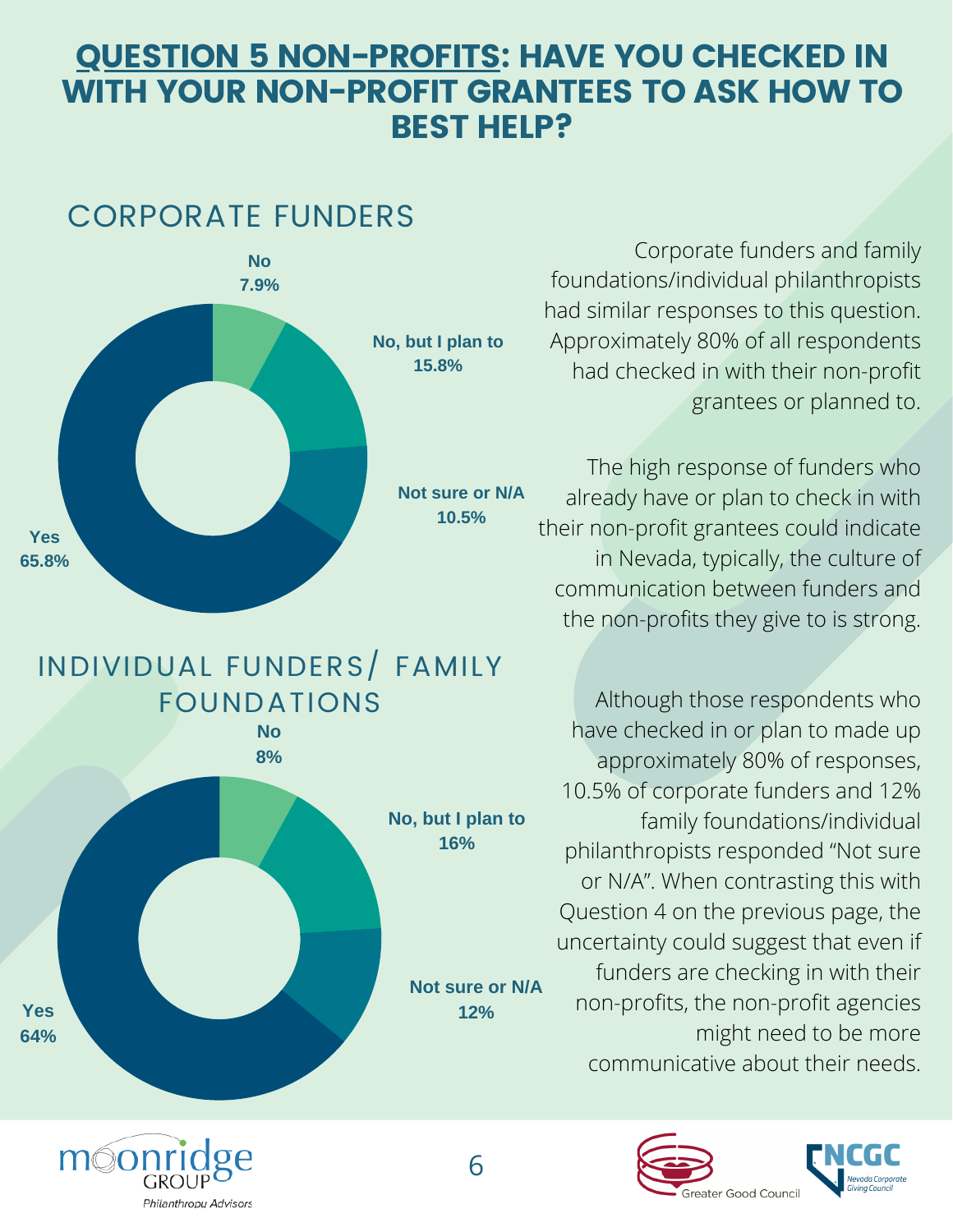#### QUESTION 6 RELATIONSHIPS: WILL YOU BE GIVING TO NEW NON-PROFIT ORGANIZATIONS, FOCUSING ON ONES WITH WHOM YOU HAVE AN ESTABLISHED GIVING HISTORY, OR BOTH?



#### INDIVIDUAL FUNDERS/ FAMILY FOUNDATIONS



moon

GROUP

Philanthropu Advisors

Over half of the funders surveyed responded that they plan to fund both new non-profit organizations as well as ones they have established relationships with (corporate funders at 55.26%; family foundations/ individual philanthropists at 56%). This could suggest that funders are taking a blended approach to which organizations they choose to fund.

**56%** 86.84% of corporate funders and 88% of family foundations/individual philanthropists will either focus on established relationships or give to both new organizations and ones with whom funders already have established relationships. This high rate of responses that funders will continue giving to organizations with whom they have established history illustrates impressive loyalty to the organizations funders already give to. Both